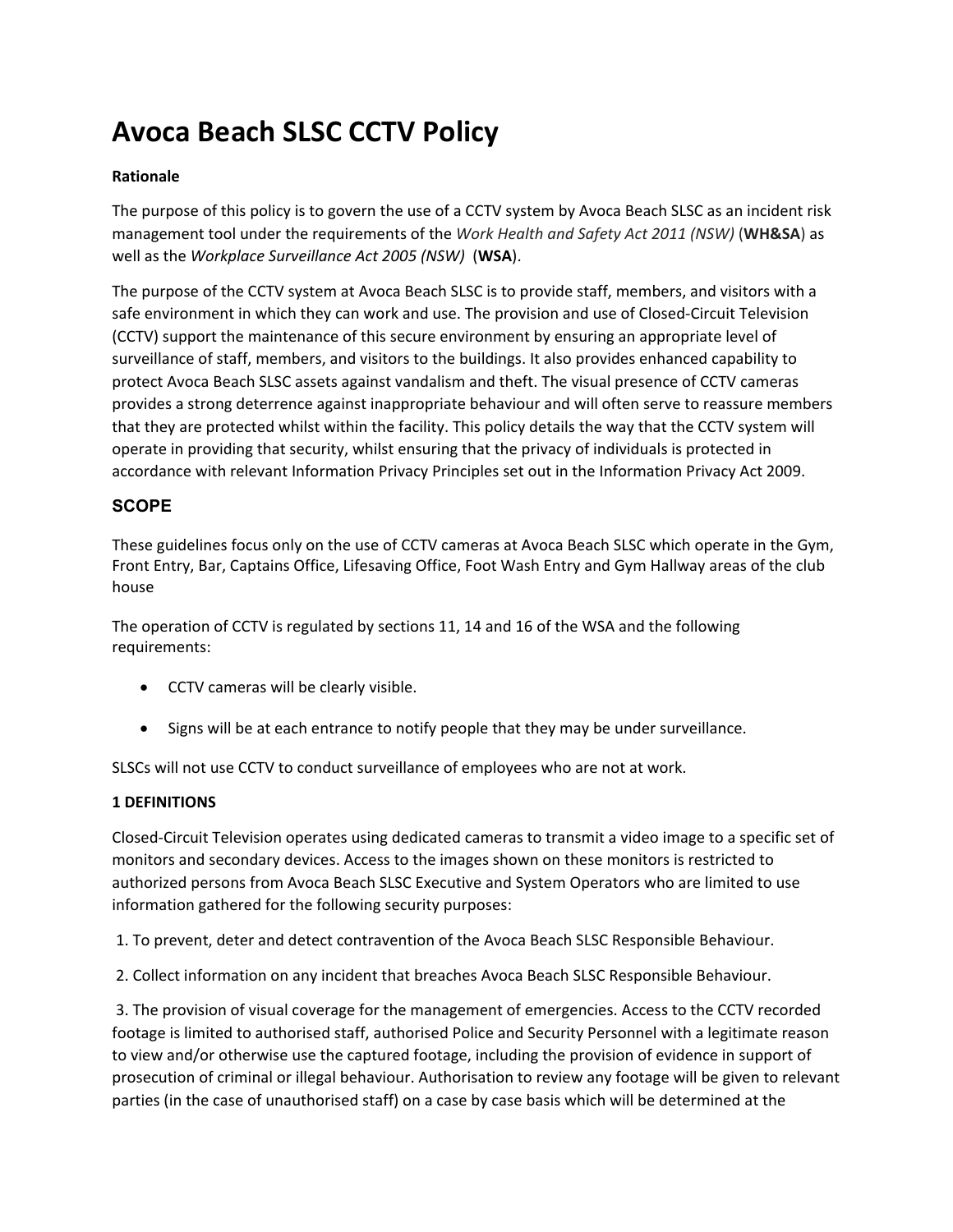discretion of the Executive of Avoca Beach SLSC. In this instance, footage is required to be viewed in an area where an Avoca Beach SLSC staff member may be undertaking the operations of their role, an Executive will be consulted. Any use of this system or material produced which is frivolous, or for private purposes, or is otherwise inconsistent with the purpose and procedures outlined within this policy will be considered gross misconduct, and disciplinary action will be taken against anyone in breach of this policy. Appropriate signage must be in place to notify all persons entering Avoca Beach SLSC that CCTV cameras are in use, and accordingly that they may be filmed during their visit. The wording of the signage may be as follows: WARNING These premises are monitored by closed circuit television (CCTV). Installation of CCTV cameras in Avoca Beach SLSC will be limited to places such as the entrances to the building, general thoroughfares, and high-risk general areas such as Gymnasium, Bar and Captains Office. Cameras are directed at areas rather than at individuals but may be focused on individuals where there is suspicious behaviour.

The planning and design has endeavoured to ensure that the scheme will give maximum effectiveness and efficiency, but it is not possible to guarantee that the system will cover or detect every single incident taking place in the areas of coverage. Management Responsibility Avoca Beach SLSC ICT Assistant has the responsibility for the ongoing management of the CCTV system.

The club executive or delegates are charged with:

1. Controlling the operation of the CCTV system to ensure that it is within the requirements of Government legislation and Avoca Beach SLSC policies.

2. Providing advice on the location of and utility of cameras and storage mediums.

3. Supporting the maintenance and upgrade of the cameras where necessary.

4. The Executive Team and approved delegates are authorized by this policy to access footage via a request to the Executive.

The request must contain the following information:  $\bullet$  Date of the incident.  $\bullet$  Time of the incident.  $\bullet$ Location of the incident. • Reason why the viewing has been requested • Possible names of the people involved (if possible)

All members have the right to make a request to view footage for an investigation where they believe a breach of the Club Responsible Behaviour has been made. They will do this by making an application through an Executive Member. The request must include the information listed in the above process. This footage will then be viewed by both the requesting member and the person acting upon the request. How the footage will be used, if at all, will then be determined by the Executive Committee.

Storage of Footage Electronic media is kept for up to 28 days. If no request has been made to view or access footage during this 28-day period, the electronic media is destroyed. Access to and disclosure of images to third parties. All employees should be aware of the restrictions set out in this policy in relation to access to, and disclosure of, recorded images.

1. Access to recorded images will be restricted to authorised persons who need to have access to achieve the purpose(s) of using the CCTV equipment.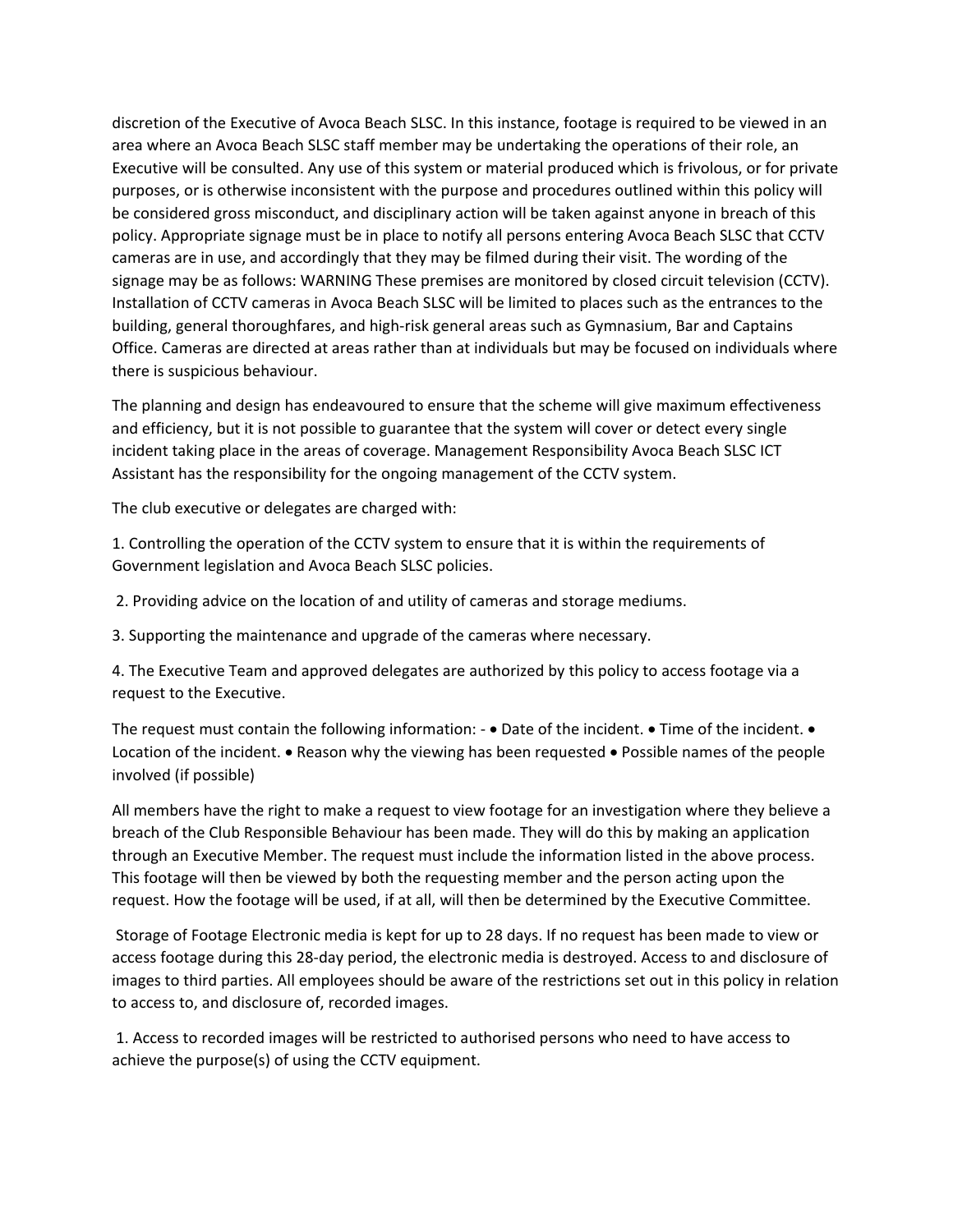2. All access to the medium on which the images are recorded should be documented. Disclosure of the recorded images to third parties should be limited to the following classes of persons/agencies. Law enforcement agencies, where the images recorded would assist in a specific enquiry; Law enforcement agencies where the images would assist a specific criminal enquiry; Relevant legal representatives. Only designated persons in an official capacity should have access to CCTV footage and stored files/tapes. The number of persons should be limited. These images must not be provided to any third parties or members of the Club unless under a legal order or police request.

4. For the purpose of identifying individuals (eg the theft of an item picked up by a CCTV camera), designated officials may show third parties and/or Club members the specific footage in question, but are not allowed to provide these individuals direct copies of these images, screen shots, or allow the filming of them off the screen by another camera (eg a phone).

5. Recorded images will not be made more widely available – for example they should not be routinely made available to the media or placed on the Internet.

6. If it is believed that images be made more widely available, the decision will be made by the Executive.- such as - Reasonably believed to be necessary to avert an imminent threat of serious violence or of substantial damage to property.

7. No recordings will be made available to any member or community member that involves children other than their own, unless summoned/subpoenaed.

Factors that should be considered prior to disclosing surveillance records without a warrant include:

- The seriousness of the alleged offence.
- The degree of evidence available that suggests the surveillance record contains information that will assist with law enforcement.
- Whether significant personal information relating to third parties will be disclosed.
- How well sign posted the camera surveillance is i.e. will members and visitors to the area have a reasonable expectation that they will be captured in surveillance records.
- Any industrial arrangements as the surveillance records may also include footage of members.

#### *Privacy legislation*

Personal information collected by surveillance will be protected by the *Privacy and Personal Information Protection Act 1998 (NSW)*.

#### **OVERT CAMERA SURVEILLANCE**

#### *Employee Notification*

Section 10 of the WSA provides clear direction on the requirements for notifying employees where an employer wishes to undertake overt workplace camera surveillance.